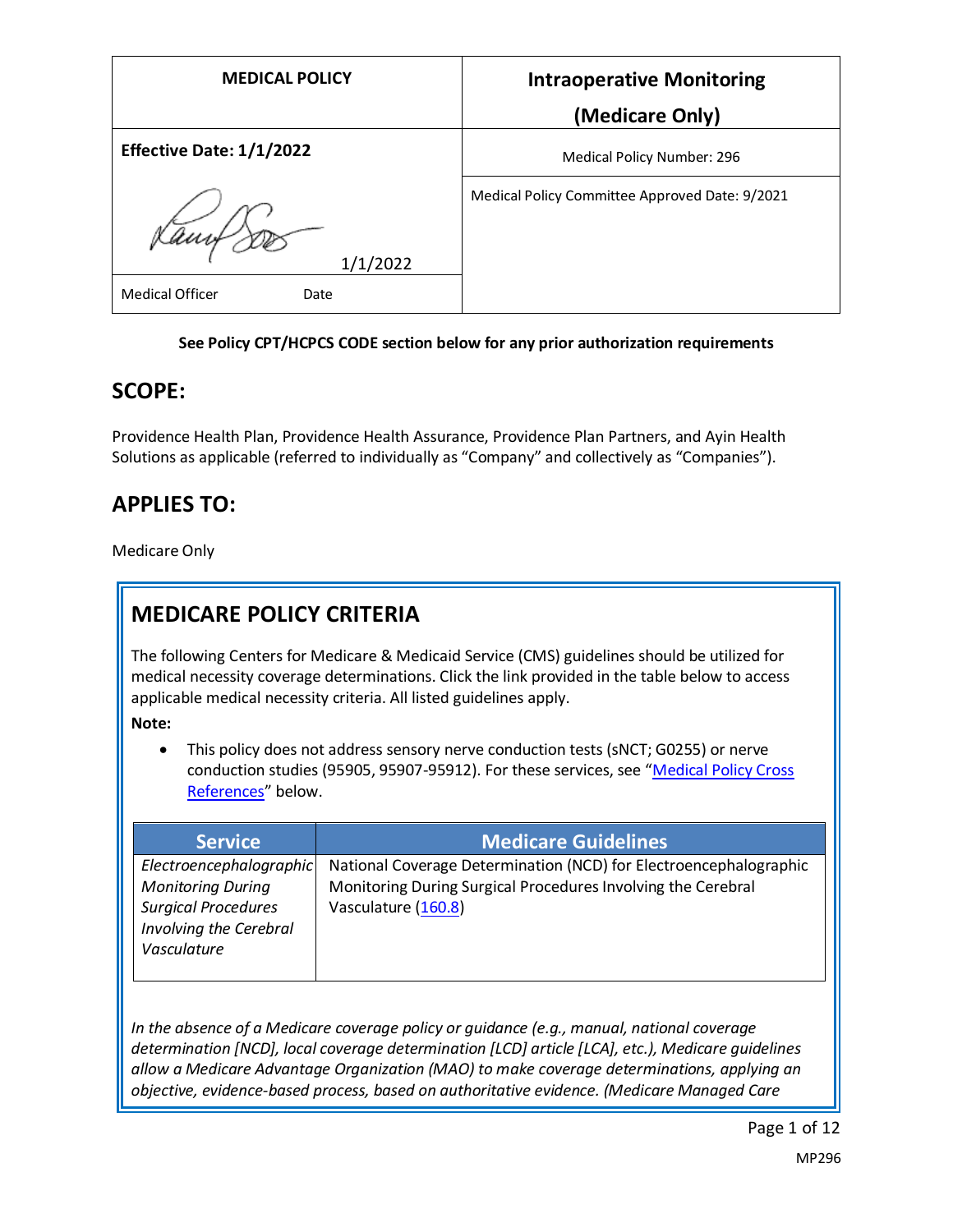*Manual, Ch. 4, §90.5) Therefore, the commercial medical policy,* **Intraoperative Monitoring (All Lines of Business Except Medicare),** *applies to the following services:*

All other intraoperative neurophysiological testing

## **BILLING GUIDELINES**

- According to the Medicare Physician Fee Schedule (PFS) Relative Value File, CPT code 95941 has been assigned a Medicare status indicator of "I," which means Medicare has deemed this code to be invalid for Medicare use.<sup>1</sup> In addition, according to the National Correct Coding Initiative (NCCI), Chapter XI: "CPT code 95941 describes continuous intraoperative neurophysiology monitoring from outside the operating room (remote or nearby) or monitoring of more than one case while in the operating room. This code is not valid for Medicare practitioner services. It is a packaged service under Medicare Hospital OPPS (Outpatient Prospective Payment System)."<sup>2</sup> Therefore, CPT code 95941 is not eligible for reimbursement in any setting and is the reason for the Medicare "invalid" designation.
- Per Coding Policy 89 ("Intraoperative Neurophysiology"), CPT 95941 is not covered.
- G0453 Remote IONM Professional services per 15 min of focused attention on one patient. This does not need to be continuous. Total professional time is the sum of all focused time spent on patient. At least 8 minutes of care must have been performed in order to bill for a 15 minute interval. (i.e. Professional time of 20 minutes—bill G0453 x 1. Professional time of 23 minutes, bill G0453 x 2.)
- CPT 95937 Neuromuscular Junction Testing is same as Train of Four (To4) testing and is a routine part of anesthesia care and is not a separately billable service.
- CPT 95861 (EMG) and 95938 (SSEP) should not be billed together for the same episode of intraoperative monitoring.
- Please refer to Coding [Policy 89 \("Intraoperative Neurophysiology"\)](https://www.providencehealthplan.com/-/media/providence/website/pdfs/providers/medical-policy-and-provider-information/billing-payment-and-coding-policies/php_coding_89.pdf?sc_lang=en&rev=2687806b1761443da2a8ef3cb52b7707&hash=5BBADE8EF298A628B8C63FB03E1980BE) for additional information.

# **CPT/HCPCS CODES**

| Note:                                                                         | <b>Medicare Only</b>                                                                   |
|-------------------------------------------------------------------------------|----------------------------------------------------------------------------------------|
| 95940; HCPCS: G0453) may be required depending on the diagnosis codes billed. | Prior authorization for intraoperative neurophysiological testing and monitoring (CPT: |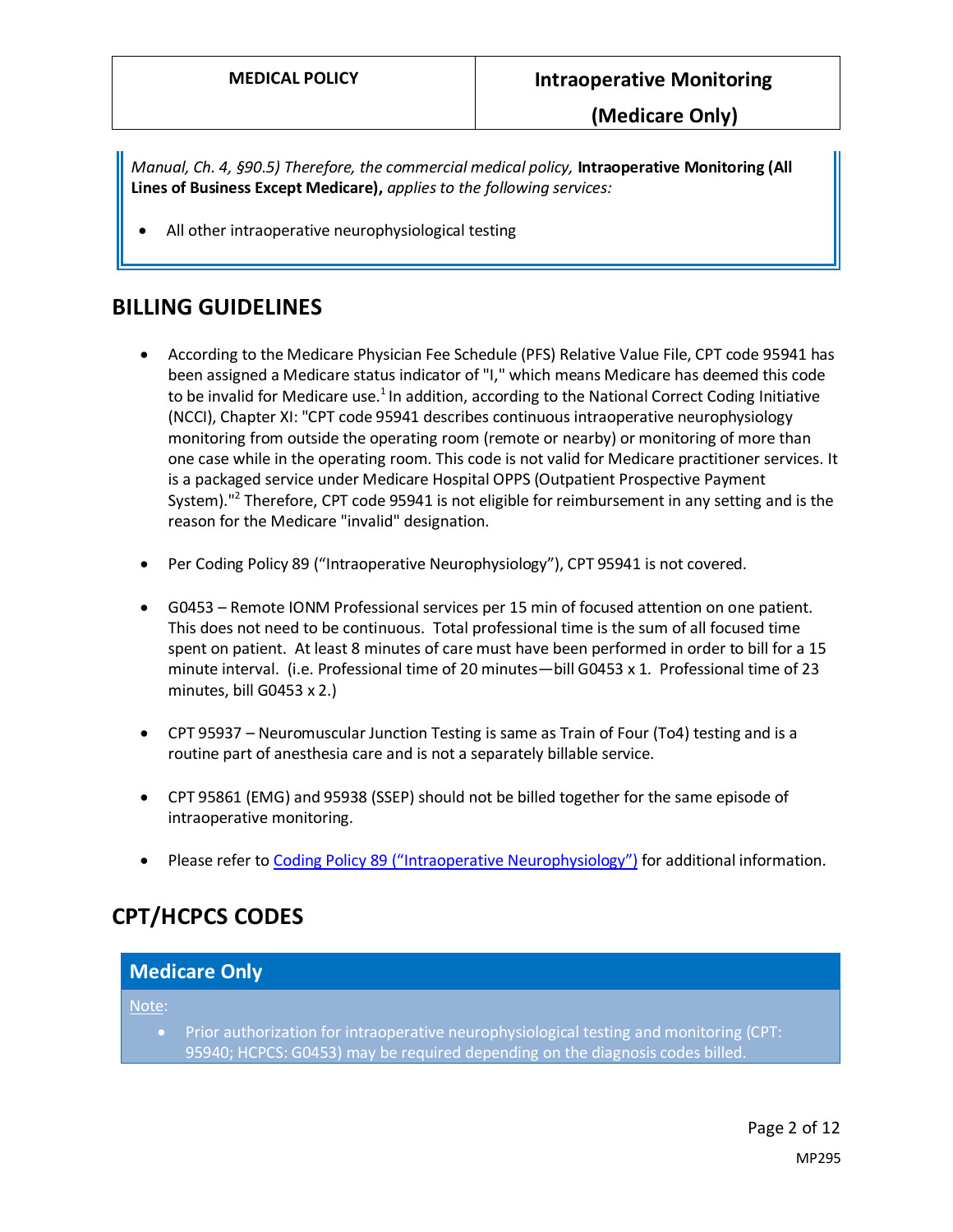# **MEDICAL POLICY Intraoperative Monitoring**

**(Medicare Only)**

| $\bullet$      | Intraoperative neurophysiological testing and monitoring (CPT: 95940; HCPCS: G0453) will<br>deny as not medically necessary and not covered when performed during lumbar surgery<br>below spinal column level L1-L2 and/or during cervical spine surgery              |                                                                                                                                                             |  |  |  |  |  |
|----------------|-----------------------------------------------------------------------------------------------------------------------------------------------------------------------------------------------------------------------------------------------------------------------|-------------------------------------------------------------------------------------------------------------------------------------------------------------|--|--|--|--|--|
| $\bullet$      | Please refer to the appropriate section of the Billing Guideline Appendix linked below.                                                                                                                                                                               |                                                                                                                                                             |  |  |  |  |  |
| 95940<br>G0453 | Continuous intraoperative neurophysiology<br>monitoring in the operating room, one on one<br>monitoring requiring personal attendance, each 15<br>minutes (List separately in addition to code for<br>primary procedure)<br>Continuous intraoperative neurophysiology | Prior authorization is<br>required when billed with<br>these diagnosis codes: LINK<br>Intraoperative monitoring is<br>$\bullet$<br>considered not medically |  |  |  |  |  |
|                | monitoring, from outside the operating room<br>(remote or nearby), per patient, (attention directed<br>exclusively to one patient) each 15 minutes (list in<br>addition to primary procedure)                                                                         | necessary when billed with<br>these diagnosis codes: LINK                                                                                                   |  |  |  |  |  |
|                | No Prior Authorization Required                                                                                                                                                                                                                                       |                                                                                                                                                             |  |  |  |  |  |
|                | Electroencephalogram (EEG)                                                                                                                                                                                                                                            |                                                                                                                                                             |  |  |  |  |  |
| 95707          | Electroencephalogram (EEG), without video, review of data, technical description by EEG<br>technologist, 2-12 hours; with continuous, real-time monitoring and maintenance                                                                                            |                                                                                                                                                             |  |  |  |  |  |
| 95717          | Electroencephalogram (EEG), continuous recording, physician or other qualified health<br>care professional review of recorded events, analysis of spike and seizure detection,<br>interpretation and report, 2-12 hours of EEG recording; without video               |                                                                                                                                                             |  |  |  |  |  |
| 95812          | Electroencephalogram (EEG) extended monitoring; 41-60 minutes                                                                                                                                                                                                         |                                                                                                                                                             |  |  |  |  |  |
| 95813          | Electroencephalogram (EEG) extended monitoring; 61-119 minutes                                                                                                                                                                                                        |                                                                                                                                                             |  |  |  |  |  |
| 95822          | Electroencephalogram (EEG); recording in coma or sleep only                                                                                                                                                                                                           |                                                                                                                                                             |  |  |  |  |  |
| 95955          | Electroencephalogram (EEG) during nonintracranial surgery (eg, carotid surgery)                                                                                                                                                                                       |                                                                                                                                                             |  |  |  |  |  |
| 95957          | Digital analysis of electroencephalogram (EEG) (eg, for epileptic spike analysis)                                                                                                                                                                                     |                                                                                                                                                             |  |  |  |  |  |
|                | Somatosensory Evoked Potential (SSEP)                                                                                                                                                                                                                                 |                                                                                                                                                             |  |  |  |  |  |
| 95925          | Short-latency somatosensory evoked potential study, stimulation of any/all peripheral<br>nerves or skin sites, recording from the central nervous system; in upper limbs                                                                                              |                                                                                                                                                             |  |  |  |  |  |
| 95926          | Short-latency somatosensory evoked potential study, stimulation of any/all peripheral<br>nerves or skin sites, recording from the central nervous system; in lower limbs                                                                                              |                                                                                                                                                             |  |  |  |  |  |
| 95927          | Short-latency somatosensory evoked potential study, stimulation of any/all peripheral                                                                                                                                                                                 |                                                                                                                                                             |  |  |  |  |  |
|                | nerves or skin sites, recording from the central nervous system; in the trunk or head                                                                                                                                                                                 |                                                                                                                                                             |  |  |  |  |  |
| 95938          | Short-latency somatosensory evoked potential study, stimulation of any/all peripheral                                                                                                                                                                                 |                                                                                                                                                             |  |  |  |  |  |
|                | nerves or skin sites, recording from the central nervous system; in upper and lower limbs                                                                                                                                                                             |                                                                                                                                                             |  |  |  |  |  |
|                | Motor Evoked Potential (MEP)                                                                                                                                                                                                                                          |                                                                                                                                                             |  |  |  |  |  |
| 95928          | Central motor evoked potential study (transcranial motor stimulation); upper limbs                                                                                                                                                                                    |                                                                                                                                                             |  |  |  |  |  |
| 95929          | Central motor evoked potential study (transcranial motor stimulation); lower limbs                                                                                                                                                                                    |                                                                                                                                                             |  |  |  |  |  |
| 95939          | Central motor evoked potential study (transcranial motor stimulation); in upper and<br>lower limbs                                                                                                                                                                    |                                                                                                                                                             |  |  |  |  |  |
|                | Auditory Brainstem Evoked Potential/Brainstem Auditory Evoked Potential (ABR/BAEP)                                                                                                                                                                                    |                                                                                                                                                             |  |  |  |  |  |
| 92652          | Auditory evoked potentials; for threshold estimation at multiple frequencies, with                                                                                                                                                                                    |                                                                                                                                                             |  |  |  |  |  |
|                | interpretation and report                                                                                                                                                                                                                                             |                                                                                                                                                             |  |  |  |  |  |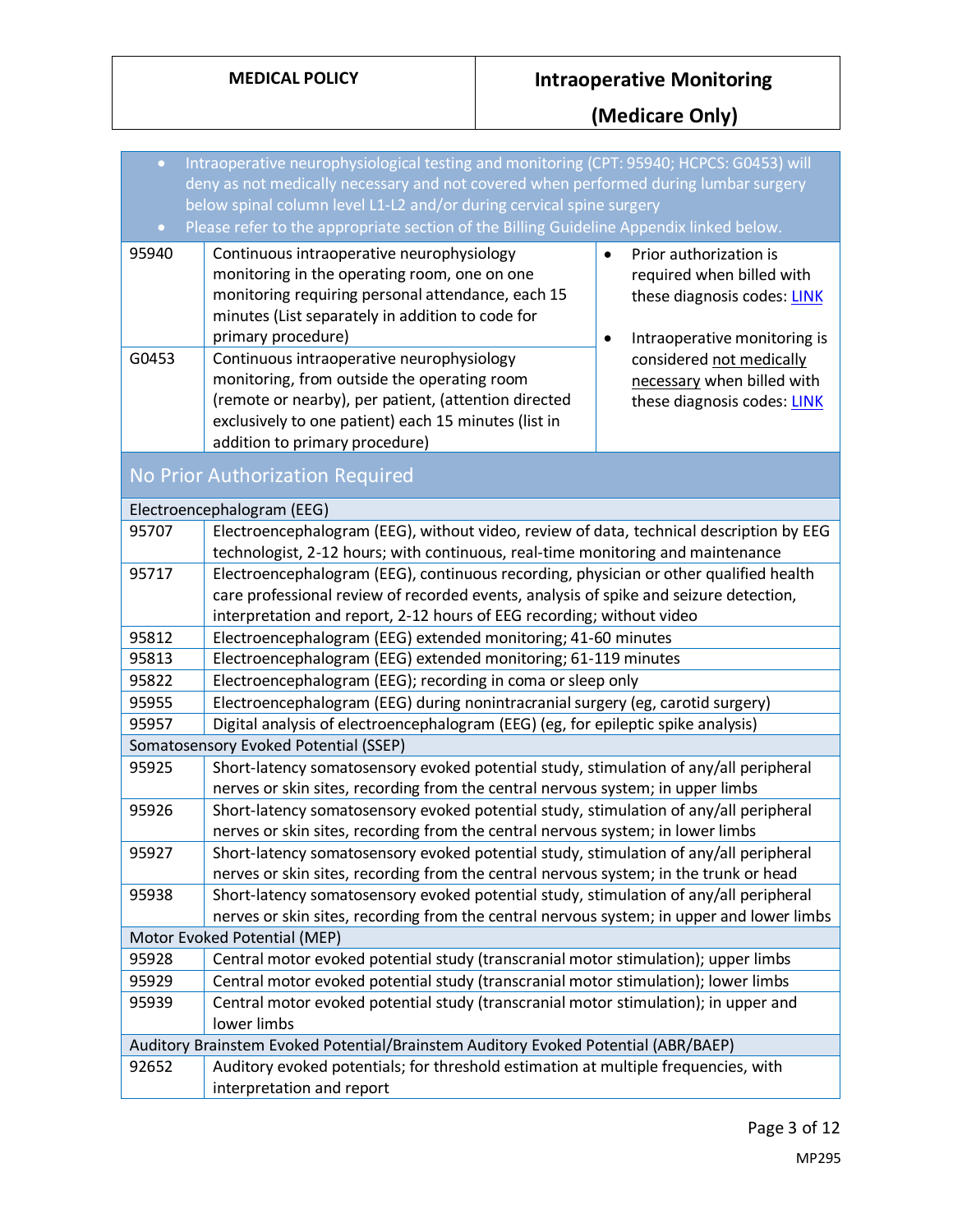# **MEDICAL POLICY Intraoperative Monitoring**

**(Medicare Only)**

| 92653              | Auditory evoked potentials; neurodiagnostic, with interpretation and report                |
|--------------------|--------------------------------------------------------------------------------------------|
|                    | Peripheral Nerve Stimulation                                                               |
| 95885              | Needle electromyography, each extremity, with related paraspinal areas, when               |
|                    | performed, done with nerve conduction, amplitude and latency/velocity study;               |
|                    | complete, five or more muscles studied, innervated by three or more nerves or four or      |
|                    | more spinal levels (List separately in addition to code for primary procedure)             |
| 95886              | Needle electromyography, each extremity, with related paraspinal areas, when               |
|                    | performed, done with nerve conduction, amplitude and latency/velocity study; limited       |
|                    | (List separately in addition to code for primary procedure                                 |
| 95887              | Needle electromyography, non-extremity (cranial nerve supplied or axial) muscle(s)         |
|                    | done with nerve conduction, amplitude and latency/velocity study (List separately in       |
|                    | addition to code for primary procedure)                                                    |
| 95907              | Nerve conduction studies; 1-2 studies                                                      |
| 95908              | Nerve conduction studies; 3-4 studies                                                      |
| 95909              | Nerve conduction studies; 5-6 studies                                                      |
| 95910              | Nerve conduction studies; 7-8 studies                                                      |
| 95911              | Nerve conduction studies; 9-10 studies                                                     |
| 95912              | Nerve conduction studies; 11-12 studies                                                    |
| 95913              | Nerve conduction studies; 13 or more studies                                               |
|                    | Oculomotor, Facial, Trigeminal and Lower Cranial Nerve Monitoring                          |
| 95867              | Needle electromyography; cranial nerve supplied muscle(s), unilateral                      |
| 95868              | Needle electromyography; cranial nerve supplied muscles, bilateral                         |
| 95933              | Orbicularis oculi (blink) reflex, by electrodiagnostic testing                             |
|                    | Free-Running Electromyography (EMG)                                                        |
| 51785              | Needle electromyography studies (EMG) of anal or urethral sphincter, any technique         |
| 95860              | Needle electromyography; 1 extremity with or without related paraspinal areas              |
| 95861              | Needle electromyography; 2 extremities with or without related paraspinal areas            |
| 95863              | Needle electromyography; 3 extremities with or without related paraspinal areas            |
| 95864              | Needle electromyography; 4 extremities with or without related paraspinal areas            |
| 95870              | Needle electromyography; limited study of muscles in 1 extremity or non-limb (axial)       |
|                    | muscles (unilateral or bilateral), other than thoracic paraspinal, cranial nerve supplied  |
|                    | muscles, or sphincters                                                                     |
| Miscellaneous      |                                                                                            |
| 95930              | Visual evoked potential (VEP) checkerboard or flash testing central nervous system         |
|                    | except glaucoma, with interpretation and report                                            |
| 95937              | Neuromuscular junction testing (repetitive stimulation, paired stimuli), each nerve, any 1 |
|                    | method                                                                                     |
| <b>Not Covered</b> |                                                                                            |
| 95941              | Continuous intraoperative neurophysiology monitoring, from outside the operating           |
|                    | room (remote or nearby) or for monitoring of more than one case while in the operating     |
|                    | room, per hour (List separately in addition to code for primary procedure)                 |
| S3900              | Surface electromyography (EMG)                                                             |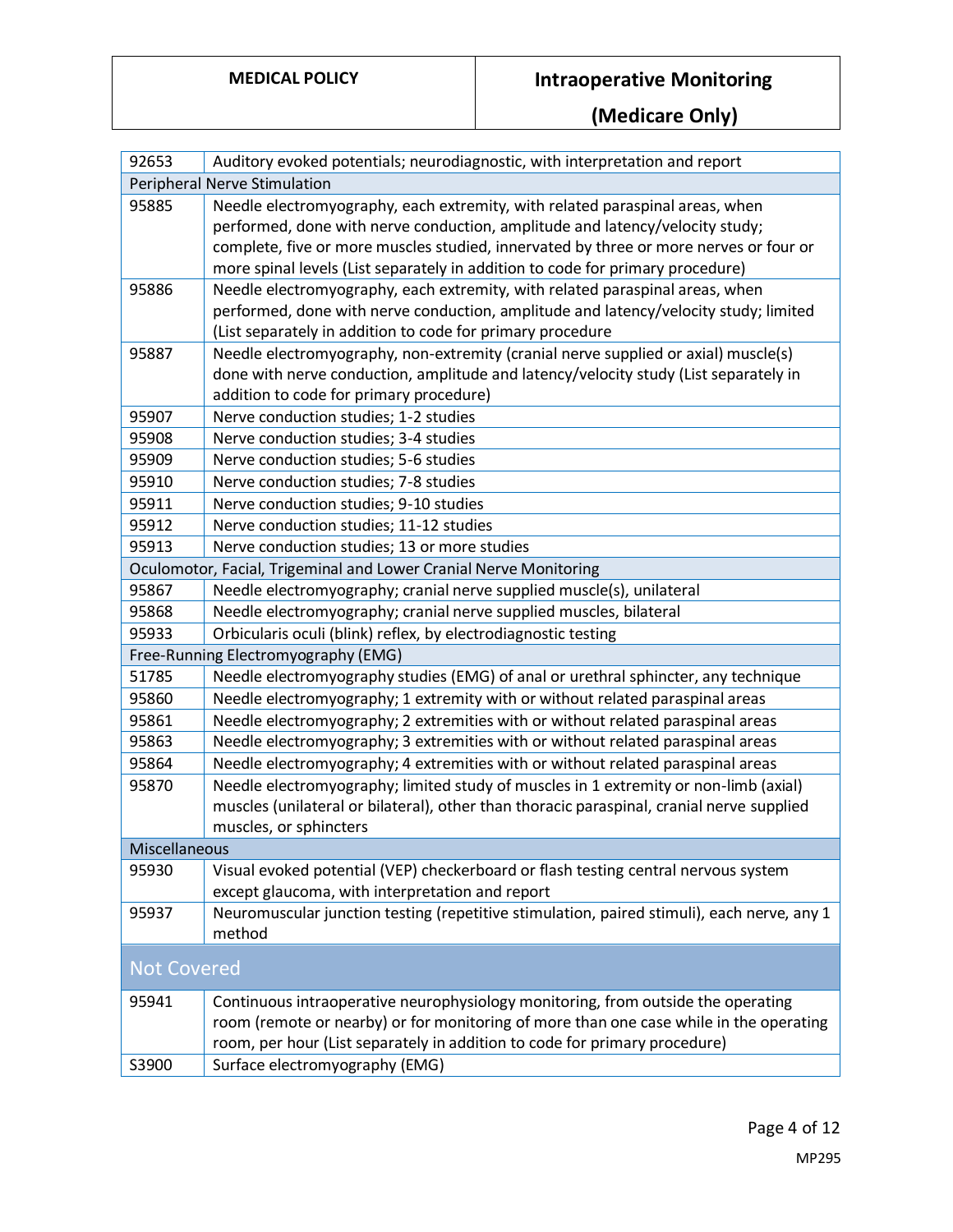**(Medicare Only)**

## **INSTRUCTIONS FOR USE**

Company Medical Policies serve as guidance for the administration of plan benefits. Medical policies do not constitute medical advice nor a guarantee of coverage. Company Medical Policies are reviewed annually and are based upon published, peer-reviewed scientific evidence and evidence-based clinical practice guidelines that are available as of the last policy update. The Companies reserve the right to determine the application of Medical Policies and make revisions to Medical Policies at any time. Providers will be given at least 60-days notice of policy changes that are restrictive in nature.

The scope and availability of all plan benefits are determined in accordance with the applicable coverage agreement. Any conflict or variance between the terms of the coverage agreement and Company Medical Policy will be resolved in favor of the coverage agreement.

## **REGULATORY STATUS**

#### Mental Health Parity Statement

Coverage decisions are made on the basis of individualized determinations of medical necessity and the experimental or investigational character of the treatment in the individual case. In cases where medical necessity is not established by policy for specific treatment modalities, evidence not previously considered regarding the efficacy of the modality that is presented shall be given consideration to determine if the policy represents current standards of care.

#### **BILLING GUIDELINES APPENDIX**

#### **Prior Authorization Required**

<span id="page-4-0"></span>Intraoperative neurophysiological testing and monitoring (CPT: 95940; HCPCS: G0453) will require prior authorization when billed with any of the following diagnosis codes:

| M40.03  | M40.294 | M41.04  | M41.124 | M41.42 |
|---------|---------|---------|---------|--------|
| M40.04  | M40.295 | M41.05  | M41.125 | M41.43 |
| M40.05  | M40.35  | M41.06  | M41.126 | M41.44 |
| M40.12  | M40.36  | M41.07  | M41.127 | M41.45 |
| M40.13  | M40.37  | M41.08  | M41.22  | M41.46 |
| M40.14  | M40.45  | M41.112 | M41.23  | M41.47 |
| M40.15  | M40.46  | M41.113 | M41.24  | M41.52 |
| M40.202 | M40.47  | M41.114 | M41.25  | M41.53 |
| M40.203 | M40.55  | M41.115 | M41.26  | M41.54 |
| M40.204 | M40.56  | M41.116 | M41.27  | M41.55 |
| M40.205 | M40.57  | M41.117 | M41.34  | M41.56 |
| M40.292 | M41.02  | M41.122 | M41.35  | M41.57 |
| M40.293 | M41.03  | M41.123 | M41.41  | M41.82 |

Page 5 of 12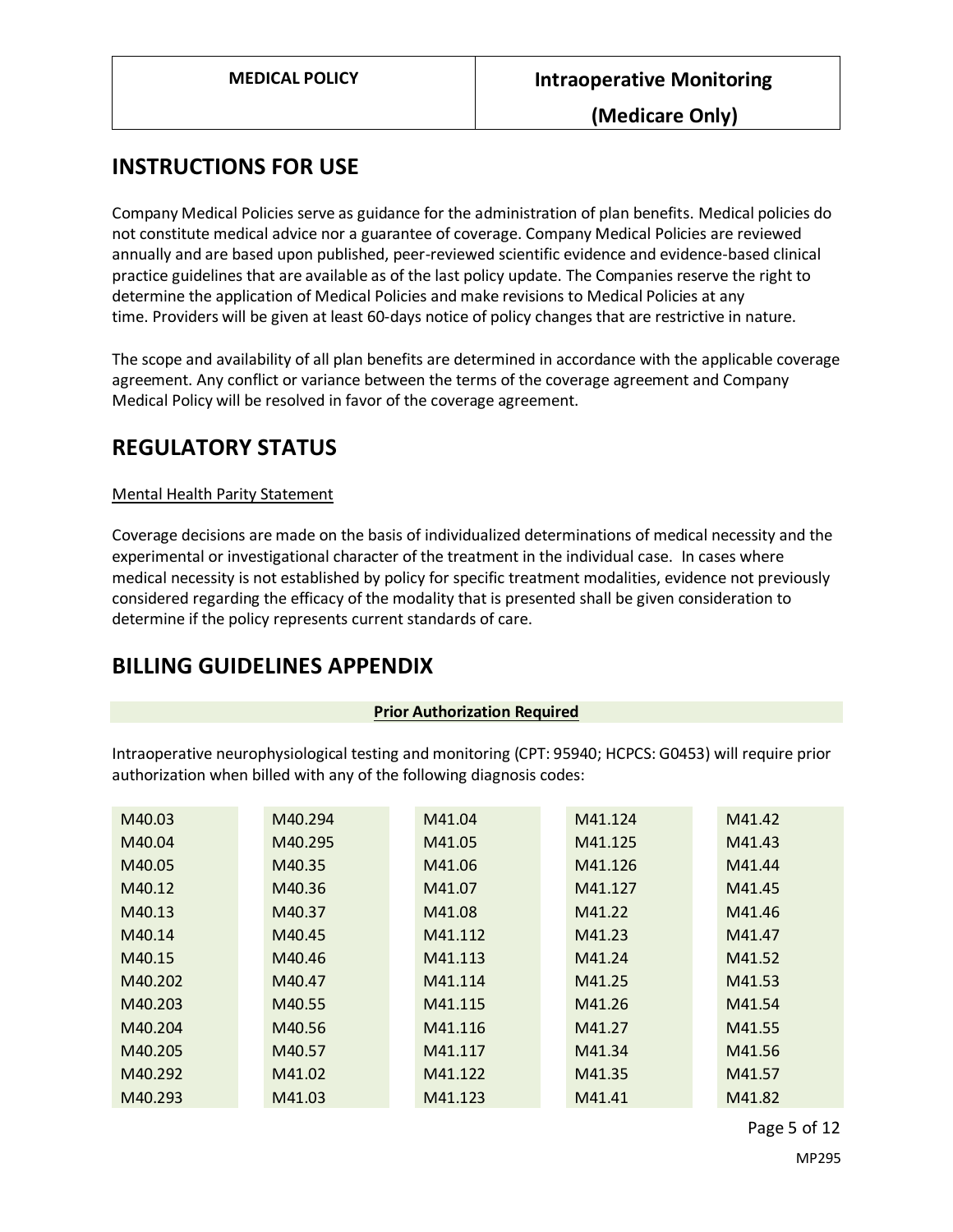| <b>MEDICAL POLICY</b> |  |          |          |          | <b>Intraoperative Monitoring</b> |                 |                 |  |                 |  |  |
|-----------------------|--|----------|----------|----------|----------------------------------|-----------------|-----------------|--|-----------------|--|--|
|                       |  |          |          |          |                                  | (Medicare Only) |                 |  |                 |  |  |
|                       |  |          |          |          |                                  |                 |                 |  |                 |  |  |
| M41.83                |  | Q05.1    |          | S12.01XA |                                  |                 | S12.401A        |  | S22.038A        |  |  |
| M41.84                |  | Q05.2    |          | S12.02XA |                                  |                 | S12.430A        |  | S22.039A        |  |  |
| M41.85                |  | Q05.3    |          | S12.030A |                                  |                 | S12.431A        |  | S22.040A        |  |  |
| M41.86                |  | Q05.5    |          | S12.031A |                                  |                 | S12.44XA        |  | S22.041A        |  |  |
| M41.87                |  | Q05.6    |          | S12.040A |                                  |                 | S12.450A        |  | S22.042A        |  |  |
| M43.8X1               |  | Q05.7    |          | S12.041A |                                  |                 | S12.451A        |  | S22.048A        |  |  |
| M43.8X2               |  | Q05.8    |          | S12.090A |                                  |                 | S12.490A        |  | S22.049A        |  |  |
| M43.8X3               |  | Q07.00   |          | S12.091A |                                  |                 | S12.491A        |  | S22.050A        |  |  |
| M43.8X4               |  | Q07.01   |          | S12.100A |                                  |                 | S12.500A        |  | S22.051A        |  |  |
| M43.8X5               |  | Q07.02   |          | S12.101A |                                  |                 | S12.501A        |  | S22.052A        |  |  |
| M43.8X6               |  | Q07.03   |          | S12.110A |                                  |                 | S12.530A        |  | S22.058A        |  |  |
| M43.8X7               |  | Q27.9    |          | S12.111A |                                  |                 | S12.531A        |  | S22.059A        |  |  |
| M43.8X8               |  | Q28.2    |          | S12.112A |                                  |                 | S12.54XA        |  | S22.060A        |  |  |
| M47.011               |  | Q28.3    |          | S12.120A |                                  |                 | S12.550A        |  | S22.061A        |  |  |
| M47.012               |  | Q85.00   | S12.121A |          |                                  |                 | S12.551A        |  | S22.062A        |  |  |
| M47.013               |  | Q85.01   | S12.130A |          |                                  |                 | S12.590A        |  | S22.068A        |  |  |
| M47.014               |  | Q85.02   | S12.131A |          |                                  |                 | S12.591A        |  | S22.069A        |  |  |
| M47.015               |  | Q85.03   | S12.14XA |          |                                  |                 | S12.600A        |  | S22.070A        |  |  |
| M47.016               |  | Q85.09   |          | S12.150A |                                  |                 | S12.601A        |  | S22.071A        |  |  |
| M47.11                |  | M48.41XA |          | S12.151A |                                  |                 | S12.630A        |  | S22.072A        |  |  |
| M47.12                |  | M48.42XA |          | S12.190A |                                  |                 | S12.631A        |  | S22.078A        |  |  |
| M47.13                |  | M48.43XA |          | S12.191A |                                  |                 | S12.64XA        |  | S22.079A        |  |  |
| M47.14                |  | M48.44XA |          | S12.200A |                                  |                 | S12.650A        |  | S22.080A        |  |  |
| M47.15                |  | M48.45XA |          | S12.201A |                                  |                 | S12.651A        |  | S22.081A        |  |  |
| M47.16                |  | M48.46XA |          | S12.230A |                                  |                 | S12.690A        |  | S22.082A        |  |  |
| M50.01                |  | M48.47XA |          | S12.231A |                                  |                 | S12.691A        |  | S22.088A        |  |  |
| M50.020               |  | M48.48XA |          | S12.24XA |                                  |                 | S14.2XXA        |  | S22.089A        |  |  |
| M50.021               |  | M48.51XA |          | S12.250A |                                  |                 | <b>S14.3XXA</b> |  | <b>S24.2XXA</b> |  |  |
| M50.022               |  | M48.52XA |          | S12.251A |                                  |                 | S22.010A        |  | S32.010A        |  |  |
| M50.023               |  | M48.53XA |          | S12.290A |                                  |                 | S22.011A        |  | S32.011A        |  |  |
| M50.03                |  | M48.54XA |          | S12.291A |                                  |                 | S22.012A        |  | S32.012A        |  |  |
| M51.04                |  | M48.55XA |          | S12.300A |                                  |                 | S22.018A        |  | S32.018A        |  |  |
| M51.05                |  | M48.56XA |          | S12.301A |                                  |                 | S22.019A        |  | S32.019A        |  |  |
| M51.06                |  | M48.57XA |          | S12.330A |                                  |                 | S22.020A        |  | S32.020A        |  |  |
| M51.9                 |  | M48.58XA |          | S12.331A |                                  |                 | S22.021A        |  | S32.021A        |  |  |
| M96.2                 |  | M80.08XA |          | S12.34XA |                                  |                 | S22.022A        |  | S32.022A        |  |  |
| M96.3                 |  | M80.88XA |          | S12.350A |                                  |                 | S22.028A        |  | S32.028A        |  |  |
| M96.4                 |  | M84.58XA |          | S12.351A |                                  |                 | S22.029A        |  | S32.029A        |  |  |
| M96.5                 |  | M84.68XA |          | S12.390A |                                  |                 | S22.030A        |  | S32.030A        |  |  |
| P11.5                 |  | S12.000A |          | S12.391A |                                  |                 | S22.031A        |  | S32.031A        |  |  |
| Q05.0                 |  | S12.001A |          | S12.400A |                                  |                 | S22.032A        |  | S32.032A        |  |  |

Page 6 of 12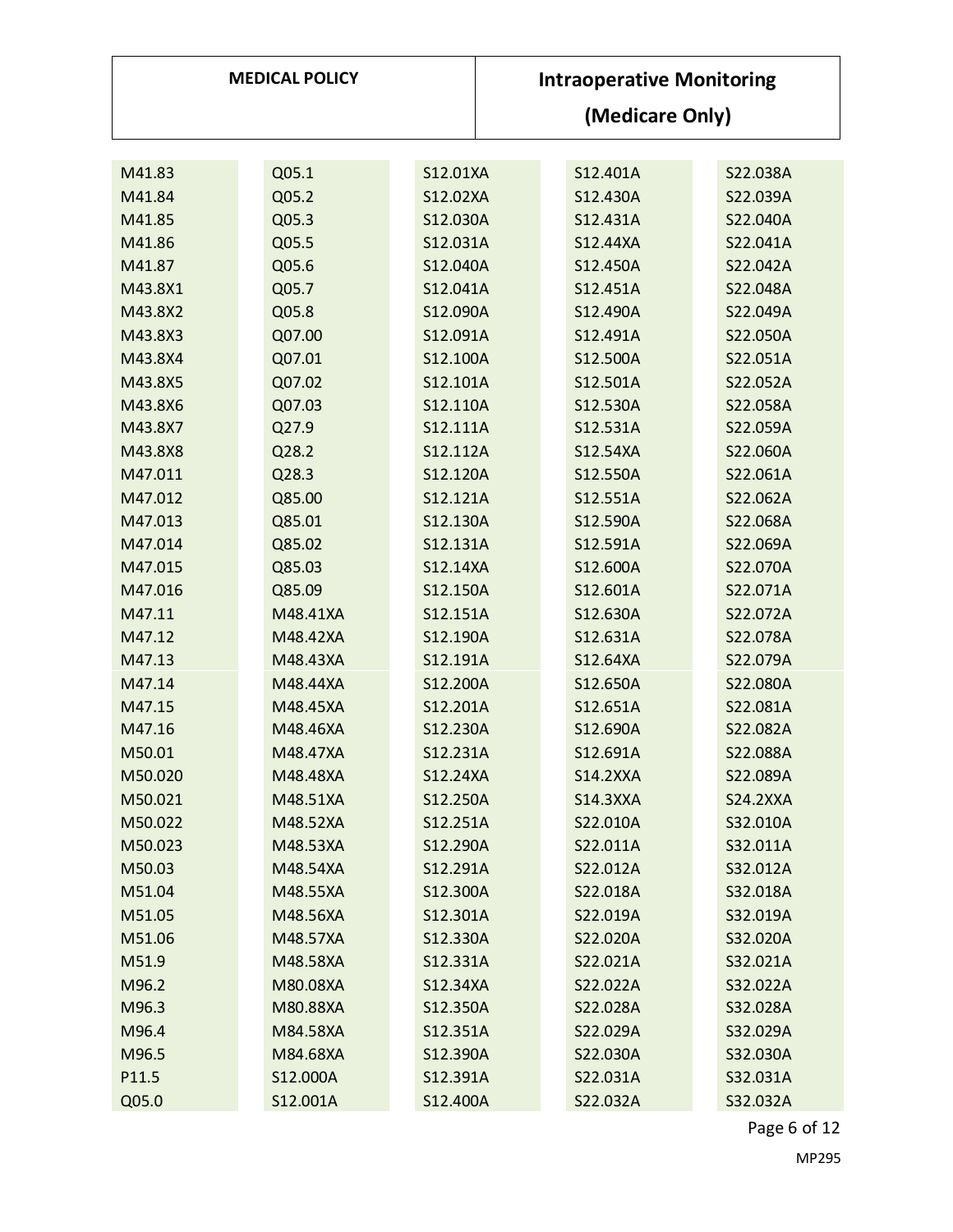|                                                                                                                                                                                  | <b>MEDICAL POLICY</b>                                                                                                                                                                 | <b>Intraoperative Monitoring</b><br>(Medicare Only)                                                                                                       |  |                                                                                                                                                           |  |                                                                                                                                                          |
|----------------------------------------------------------------------------------------------------------------------------------------------------------------------------------|---------------------------------------------------------------------------------------------------------------------------------------------------------------------------------------|-----------------------------------------------------------------------------------------------------------------------------------------------------------|--|-----------------------------------------------------------------------------------------------------------------------------------------------------------|--|----------------------------------------------------------------------------------------------------------------------------------------------------------|
| S32.038A<br>S32.039A<br>S32.040A<br>S32.041A<br>S32.042A<br>S32.048A<br>S32.049A<br>S32.050A<br>S32.051A<br>S32.052A<br>S32.058A<br>S32.059A<br>S32.10XA<br>S32.110A<br>S32.111A | S32.129A<br>S32.130A<br>S32.131A<br>S32.132A<br>S32.139A<br>S32.14XA<br>S32.15XA<br>S32.16XA<br>S32.17XA<br>S32.19XA<br>S32.2XXA<br>S34.21XA<br>S34.22XA<br><b>S34.4XXA</b><br>G95.20 | M43.17<br>M47.22<br>M47.26<br>M47.27<br>M47.811<br>M47.812<br>M47.816<br>M47.817<br>M47.896<br>M48.02<br>M48.03<br>M48.04<br>M48.05<br>M48.061<br>M48.062 |  | M50.221<br>M50.222<br>M50.223<br>M50.30<br>M50.31<br>M50.322<br>M50.821<br>M50.823<br>M50.921<br>M51.16<br>M51.17<br>M51.25<br>M51.26<br>M51.27<br>M51.36 |  | M54.17<br>M54.5<br>M54.9<br>M96.0<br>M96.1<br>M99.71<br>Q67.5<br><b>S12.9XXA</b><br>S22.009G<br>S32.009A<br>M71.38<br>M79.601<br>G60.9<br>G54.1<br>G54.2 |
| S32.112A<br>S32.119A<br>S32.120A<br>S32.121A<br>S32.122A                                                                                                                         | G95.9<br>M41.9<br>M43.07<br>M43.12<br>M43.16                                                                                                                                          | M48.07<br>M50.122<br>M50.123<br>M50.20<br>M50.21                                                                                                          |  | M51.86<br>M53.0<br>M53.2X1<br>M54.12<br>M54.16                                                                                                            |  | G54.3<br>G54.4                                                                                                                                           |

#### **Medically Necessary Without Prior Authorization**

Intraoperative neurophysiological testing and monitoring (CPT: 95940; HCPCS: G0453) may be considered medically necessary without prior authorization only when billed with any of the following diagnosis codes:

| A18.01 | C72.9             | D33.9 | D44.7             | G46.0  |
|--------|-------------------|-------|-------------------|--------|
| C41.2  | C73               | D42.0 | D <sub>49.6</sub> | G46.1  |
| C70.0  | C79.31            | D42.1 | G06.1             | G46.2  |
| C70.1  | C79.32            | D42.9 | G40.011           | G50.0  |
| C72.0  | C79.49            | D43.0 | G40.019           | G50.1  |
| C72.1  | D <sub>21.0</sub> | D43.1 | G40.111           | G52.9  |
| C72.21 | D <sub>32.0</sub> | D43.2 | G40.119           | G53    |
| C72.22 | D <sub>32.1</sub> | D43.3 | G40.211           | G54.0  |
| C72.31 | D33.0             | D43.4 | G40.219           | G56.11 |
| C72.32 | D <sub>33.1</sub> | D43.8 | G45.0             | G56.12 |
| C72.41 | D33.2             | D44.3 | G45.1             | G56.13 |
| C72.42 | D <sub>33.3</sub> | D44.4 | G45.2             | G56.21 |
| C72.50 | D <sub>33.4</sub> | D44.5 | G45.8             | G56.22 |
| C72.59 | D33.7             | D44.6 | G45.9             | G56.23 |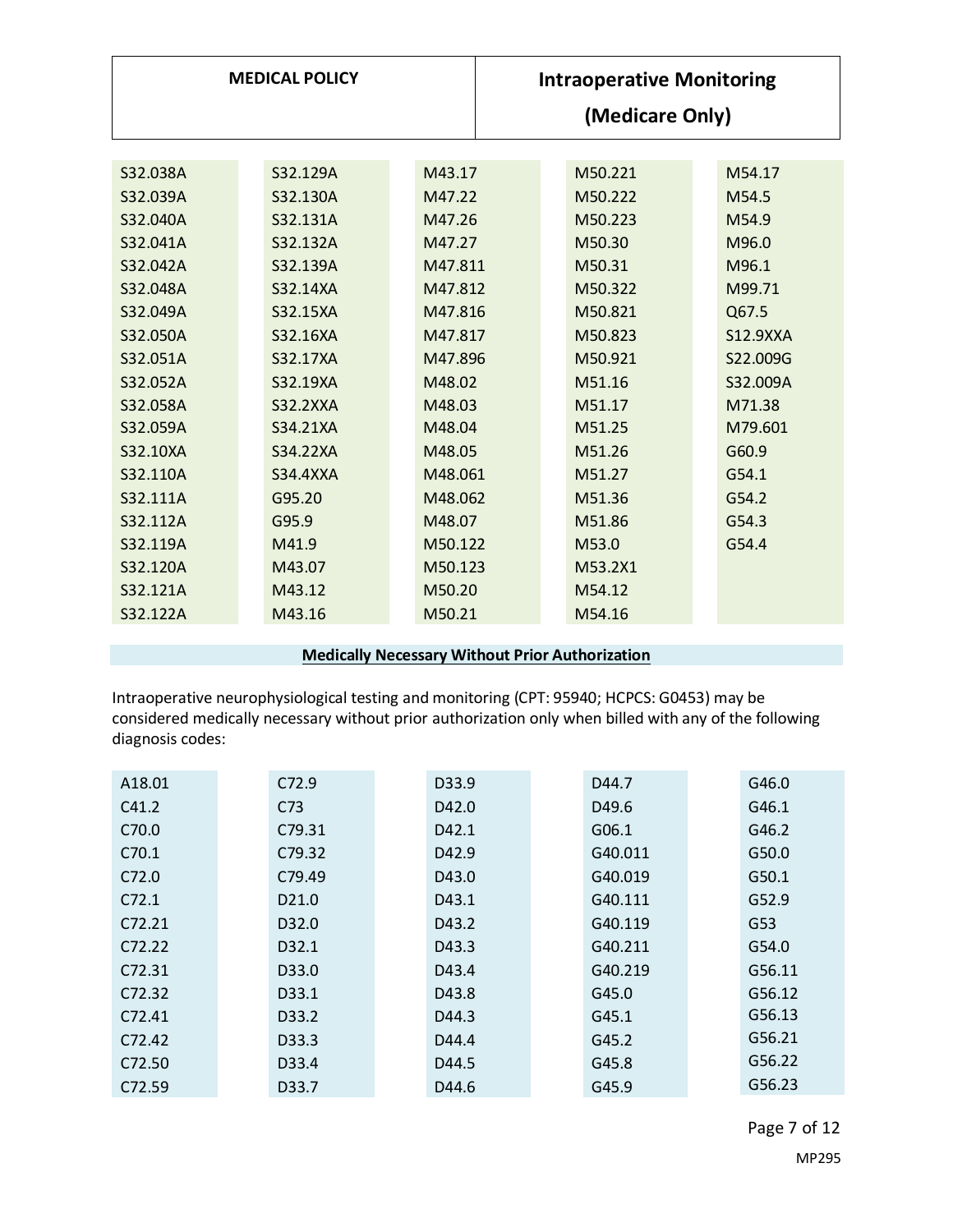|        | <b>MEDICAL POLICY</b> |         | <b>Intraoperative Monitoring</b><br>(Medicare Only) |         |  |         |  |
|--------|-----------------------|---------|-----------------------------------------------------|---------|--|---------|--|
|        |                       |         |                                                     |         |  |         |  |
| G56.31 | 160.2                 | 163.12  |                                                     | 163.433 |  | 166.13  |  |
| G56.32 | 160.31                | 163.131 |                                                     | 163.441 |  | 166.21  |  |
| G56.33 | 160.32                | 163.132 |                                                     | 163.442 |  | 166.22  |  |
| G57.01 | 160.4                 | 163.133 |                                                     | 163.443 |  | 166.23  |  |
| G57.02 | 160.51                | 163.19  |                                                     | 163.449 |  | 166.3   |  |
| G57.03 | 160.52                | 163.20  |                                                     | 163.49  |  | 166.8   |  |
| G80.4  | 160.6                 | 163.211 |                                                     | 163.50  |  | 166.9   |  |
| G80.8  | 160.8                 | 163.212 |                                                     | 163.511 |  | 167.0   |  |
| G80.9  | 160.9                 | 163.213 |                                                     | 163.512 |  | 167.1   |  |
| G93.5  | 161.0                 | 163.22  |                                                     | 163.513 |  | 167.5   |  |
| G95.0  | 161.1                 | 163.231 |                                                     | 163.521 |  | 167.841 |  |
| H71.01 | 161.2                 | 163.232 |                                                     | 163.522 |  | 167.848 |  |
| H71.02 | 161.3                 | 163.233 |                                                     | 163.523 |  | 171.01  |  |
| H71.03 | 161.4                 | 163.29  |                                                     | 163.531 |  | 171.02  |  |
| H71.11 | 161.5                 | 163.30  |                                                     | 163.532 |  | 171.03  |  |
| H71.12 | 161.6                 | 163.311 |                                                     | 163.533 |  | 171.1   |  |
| H71.13 | 161.8                 | 163.312 |                                                     | 163.541 |  | 171.2   |  |
| H71.21 | 161.9                 | 163.313 |                                                     | 163.542 |  | 171.3   |  |
| H71.22 | 162.00                | 163.321 |                                                     | 163.543 |  | 171.4   |  |
| H71.23 | 162.01                | 163.322 |                                                     | 163.59  |  | 171.5   |  |
| H71.31 | 162.02                | 163.323 |                                                     | 163.6   |  | 171.6   |  |
| H71.32 | 162.03                | 163.331 |                                                     | 163.81  |  | 177.71  |  |
| H71.33 | 162.1                 | 163.332 |                                                     | 163.89  |  | 177.74  |  |
| H71.91 | 162.9                 | 163.333 |                                                     | 163.9   |  | 177.79  |  |
| H71.92 | 163.00                | 163.341 |                                                     | 165.01  |  | 179.0   |  |
| H71.93 | 163.011               | 163.342 |                                                     | 165.02  |  | Q27.39  |  |
| H74.41 | 163.012               | 163.343 |                                                     | 165.03  |  | C79.51  |  |
| H74.42 | 163.013               | 163.39  |                                                     | 165.1   |  | G80.1   |  |
| H74.43 | 163.02                | 163.40  |                                                     | 165.21  |  | M47.021 |  |
| H83.11 | 163.031               | 163.411 |                                                     | 165.22  |  | M47.022 |  |
| H83.12 | 163.032               | 163.412 |                                                     | 165.23  |  | P11.3   |  |
| H83.13 | 163.033               | 163.413 |                                                     | 165.8   |  | P11.4   |  |
| 160.00 | 163.09                | 163.421 |                                                     | 166.01  |  | P14.0   |  |
| 160.01 | 163.10                | 163.422 |                                                     | 166.02  |  | P14.1   |  |
| 160.02 | 163.111               | 163.423 |                                                     | 166.03  |  | P14.2   |  |
| 160.11 | 163.112               | 163.431 |                                                     | 166.11  |  | P14.3   |  |
| 160.12 | 163.113               | 163.432 |                                                     | 166.12  |  | P14.8   |  |

<span id="page-7-0"></span>**Not Medically Necessary**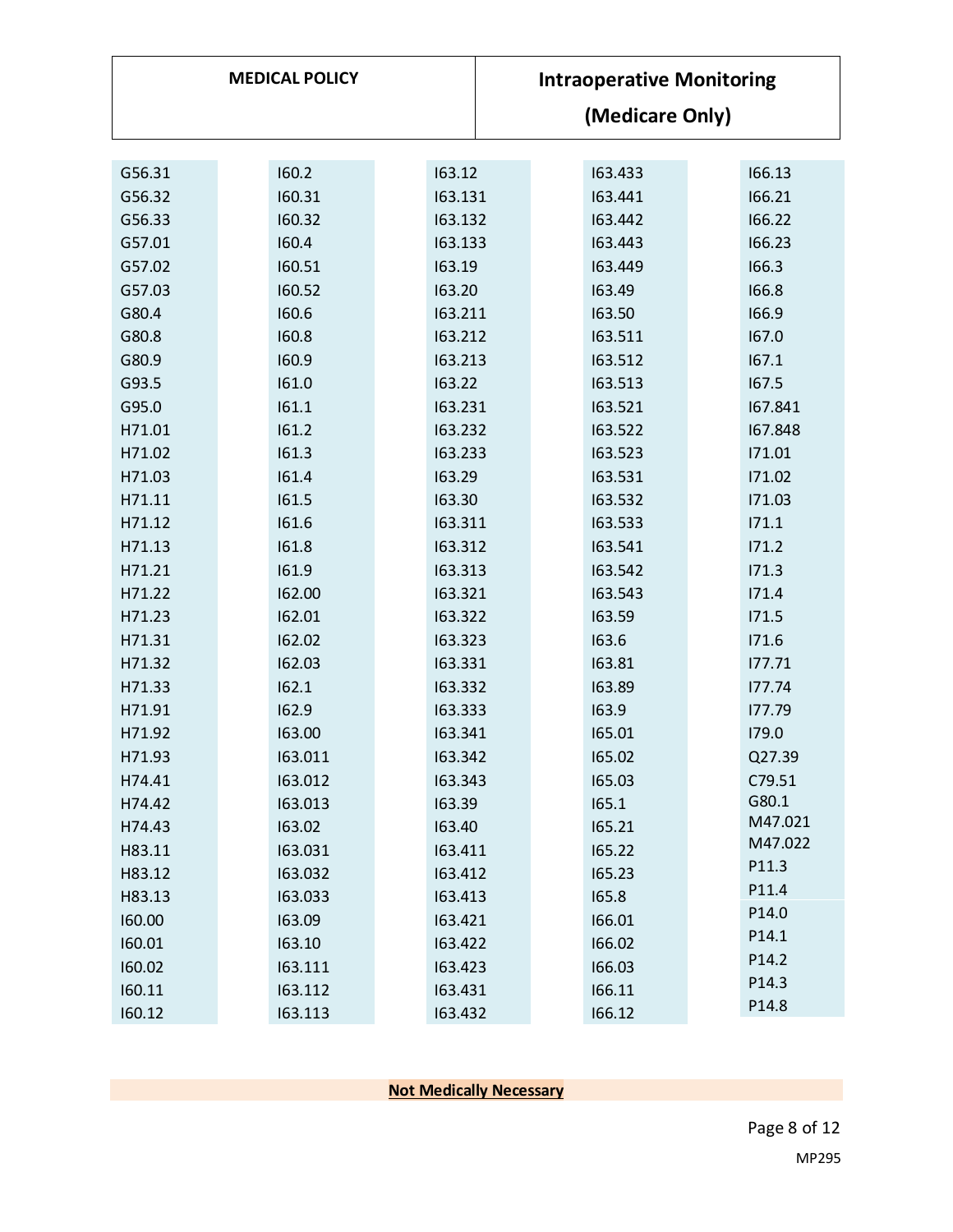**(Medicare Only)**

Intraoperative neurophysiological testing and monitoring (CPT: 95940; HCPCS: G0453) will deny as not medically necessary and not covered when billed with any of the following diagnosis codes for lumbar surgery below L1 and L2 or cervical surgery:

|         | M48.08   | M54.41   | S32.008G | S32.030G |  |
|---------|----------|----------|----------|----------|--|
|         | M48.16   | M54.42   | S32.008K | S32.030K |  |
| C41.4   | M48.17   | M99.23   | S32.008S | S32.030S |  |
| D16.8   | M48.18   | M99.24   | S32.009B | 32.031B  |  |
| G83.4   | M48.26   | M99.33   | S32.009D | S32.031D |  |
| G95.81  | M48.27   | M99.34   | S32.009G | S32.031G |  |
| M43.06  | M48.36   | M99.43   | S32.009K | S32.031K |  |
| M43.08  | M48.37   | M99.44   | S32.009S | S32.031S |  |
| M43.18  | M48.38   | M99.53   | S32.019B | S32.032B |  |
| M43.26  | M48.56XD | M99.54   | S32.019D | S32.032D |  |
| M43.27  | M48.56XG | M99.63   | S32.019G | S32.032G |  |
| M43.28  | M48.56XS | M99.64   | S32.019K | S32.032K |  |
| M43.5X6 | M48.57XD | M99.73   | S32.019S | S32.032S |  |
| M43.5X7 | M48.57XG | M99.74   | S32.020B | 32.038B  |  |
| M43.5X8 | M48.57XS | M99.83   | S32.020D | S32.038D |  |
| M45.6   | M48.58XD | M99.84   | S32.020G | S32.038G |  |
| M45.7   | M48.58XG | Q76.426  | S32.020K | S32.038K |  |
| M45.8   | M48.58XS | Q76.427  | S32.020S | S32.038S |  |
| M46.26  | M48.8X6  | Q76.428  | S32.021B | S32.039B |  |
| M46.27  | M48.8X7  | S32.000A | S32.021D | S32.039D |  |
| M46.28  | M48.8X8  | S32.000B | S32.021G | S32.039G |  |
| M46.36  | M49.86   | S32.000D | S32.021K | S32.039K |  |
| M46.37  | M49.87   | S32.000G | S32.021S | S32.039S |  |
| M46.38  | M49.88   | S32.000K | S32.022B | S32.040B |  |
| M46.46  | M51.37   | S32.000S | S32.022D | S32.040D |  |
| M46.47  | M51.46   | S32.001A | S32.022G | S32.040G |  |
| M46.48  | M51.47   | S32.001B | S32.022K | S32.040K |  |
| M46.56  | M51.87   | S32.001D | S32.022S | S32.040S |  |
| M46.57  | M53.2X6  | S32.001G | S32.028B | S32.041B |  |
| M46.58  | M53.2X7  | S32.001K | S32.028D | S32.041D |  |
| M46.86  | M53.2X8  | S32.001S | S32.028G | S32.041G |  |
| M46.87  | M53.3    | S32.002A | S32.028K | S32.041K |  |
| M46.88  | M53.86   | S32.002B | S32.028S | S32.041S |  |
| M46.96  | M53.87   | S32.002D | S32.029B | S32.042B |  |
| M46.97  | M53.88   | S32.002G | S32.029D | S32.042D |  |
| M46.98  | M54.18   | S32.002K | S32.029G | S32.042G |  |
| M47.28  | M54.30   | S32.002S | S32.029K | S32.042K |  |
| M47.818 | M54.31   | S32.008A | S32.029S | S32.042S |  |
| M47.897 | M54.32   | S32.008B | S32.030B | S32.048B |  |
| M47.898 | M54.40   | S32.008D | S32.030D | S32.048D |  |

Page 9 of 12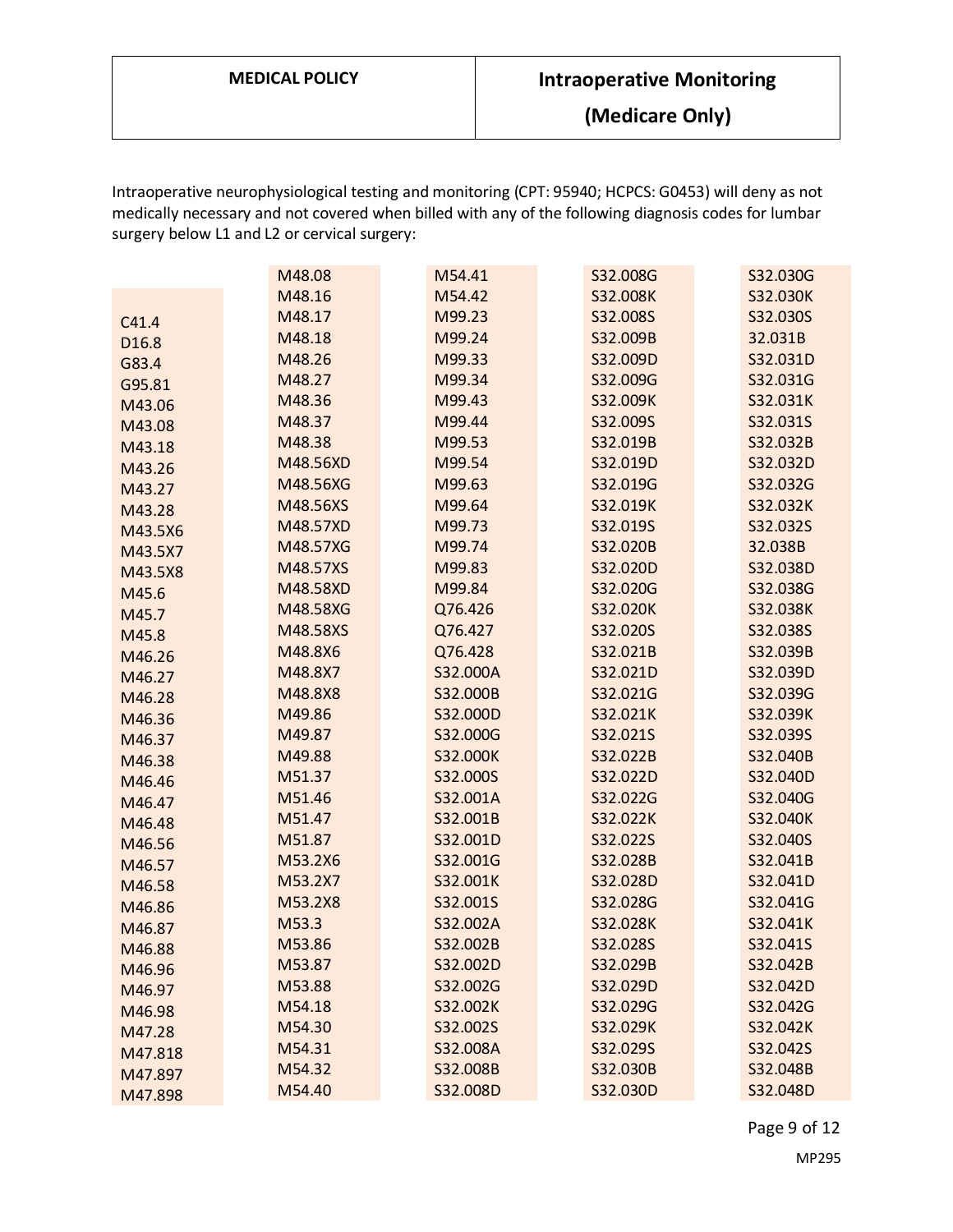| <b>MEDICAL POLICY</b> |          |                 | <b>Intraoperative Monitoring</b> |                 |                 |  |          |  |  |
|-----------------------|----------|-----------------|----------------------------------|-----------------|-----------------|--|----------|--|--|
|                       |          |                 |                                  | (Medicare Only) |                 |  |          |  |  |
|                       |          |                 |                                  |                 |                 |  |          |  |  |
| S32.048G              | S32.111G | S32.132G        |                                  |                 | S33.120D        |  | S34.109D |  |  |
| S32.048K              | S32.111K | S32.132K        |                                  |                 | S33.120S        |  | S34.109S |  |  |
| S32.048S              | S32.111S | S32.132S        |                                  |                 | S33.121A        |  | S34.112A |  |  |
| S32.049B              | S32.112B | S32.139B        |                                  |                 | S33.121D        |  | S34.112D |  |  |
| S32.049D              | S32.112D | S32.139D        |                                  |                 | S33.121S        |  | S34.112S |  |  |
| S32.049G              | S32.112G | S32.139G        |                                  |                 | S33.130A        |  | S34.113A |  |  |
| S32.049K              | S32.112K | S32.139K        |                                  |                 | S33.130D        |  | S34.113D |  |  |
| S32.049S              | S32.112S | S32.139S        |                                  |                 | S33.130S        |  | S34.113S |  |  |
| S32.050B              | S32.119B | S32.14XB        |                                  |                 | S33.131A        |  | S34.114A |  |  |
| S32.050D              | S32.119D | S32.14XD        |                                  |                 | S33.131D        |  | S34.114D |  |  |
| S32.050G              | S32.119G | S32.14XG        |                                  |                 | S33.131S        |  | S34.114S |  |  |
| S32.050K              | S32.119K | <b>S32.14XK</b> |                                  |                 | S33.140A        |  | S34.115A |  |  |
| S32.050S              | S32.119S | S32.14XS        |                                  |                 | S33.140D        |  | S34.115D |  |  |
| S32.051B              | S32.120B | S32.15XB        |                                  |                 | S33.140S        |  | S34.115S |  |  |
| S32.051D              | S32.120D | S32.15XD        |                                  |                 | S33.141A        |  | S34.119A |  |  |
| S32.051G              | S32.120G | S32.15XG        |                                  |                 | S33.141D        |  | S34.119D |  |  |
| S32.051K              | S32.120K | S32.15XK        |                                  |                 | S33.141S        |  | S34.119S |  |  |
| S32.051S              | S32.120S | S32.15XS        |                                  |                 | <b>S33.2XXA</b> |  | S34.122A |  |  |
| S32.052B              | S32.121B | S32.16XB        |                                  |                 | <b>S33.2XXD</b> |  | S34.122D |  |  |
| S32.052D              | S32.121D | S32.16XD        |                                  |                 | <b>S33.2XXS</b> |  | S34.122S |  |  |
| S32.052G              | S32.121G | S32.16XG        |                                  |                 | S33.30XA        |  | S34.123A |  |  |
| S32.052K              | S32.121K | S32.16XK        |                                  |                 | S33.30XD        |  | S34.123D |  |  |
| S32.052S              | S32.121S | S32.16XS        |                                  |                 | S33.30XS        |  | S34.123S |  |  |
| S32.058B              | S32.122B | S32.17XB        |                                  |                 | S33.39XA        |  | S34.124A |  |  |
| S32.058D              | S32.122D | S32.17XD        |                                  |                 | S33.39XD        |  | S34.124D |  |  |
| S32.058G              | S32.122G | S32.17XG        |                                  |                 | S33.39XS        |  | S34.124S |  |  |
| S32.058K              | S32.122K | S32.17XK        |                                  |                 | <b>S33.6XXA</b> |  | S34.125A |  |  |
| S32.058S              | S32.122S | S32.17XS        |                                  |                 | <b>S33.6XXD</b> |  | S34.125D |  |  |
| S32.059B              | S32.129B | S32.19XB        |                                  |                 | <b>S33.6XXS</b> |  | S34.125S |  |  |
| S32.059D              | S32.129D | S32.19XD        |                                  |                 | <b>S33.8XXA</b> |  | S34.129A |  |  |
| S32.059G              | S32.129G | S32.19XG        |                                  |                 | <b>S33.8XXD</b> |  | S34.129D |  |  |
| S32.059K              | S32.129K | S32.19XK        |                                  |                 | <b>S33.8XXS</b> |  | S34.129S |  |  |
| S32.059S              | S32.129S | S32.19XS        |                                  |                 | S34.102A        |  | S34.131A |  |  |
| S32.10XB              | S32.130B | <b>S32.2XXB</b> |                                  |                 | S34.102D        |  | S34.131D |  |  |
| S32.10XD              | S32.130D | <b>S32.2XXD</b> |                                  |                 | S34.102S        |  | S34.131S |  |  |
| S32.10XG              | S32.130G | <b>S32.2XXG</b> |                                  |                 | S34.103A        |  | S34.132A |  |  |
| S32.10XK              | S32.130K | <b>S32.2XXK</b> |                                  |                 | S34.103D        |  | S34.132D |  |  |
| S32.10XS              | S32.130S | <b>S32.2XXS</b> |                                  |                 | S34.103S        |  | S34.132S |  |  |
| S32.110B              | S32.131B | S33.100A        |                                  |                 | S34.104A        |  | S34.139A |  |  |
| S32.110D              | S32.131D | S33.100D        |                                  |                 | S34.104D        |  | S34.139D |  |  |
| S32.110G              | S32.131G | S33.100S        |                                  |                 | S34.104S        |  | S34.139S |  |  |
| S32.110K              | S32.131K | S33.101A        |                                  |                 | S34.105A        |  | S34.21XD |  |  |
| S32.110S              | S32.131S | S33.101D        |                                  |                 | S34.105D        |  | S34.21XS |  |  |
| S32.111B              | S32.132B | S33.101S        |                                  |                 | S34.105S        |  | S34.22XD |  |  |
| S32.111D              | S32.132D | S33.120A        |                                  |                 | S34.109A        |  | S34.22XS |  |  |

Page 10 of 12 MP295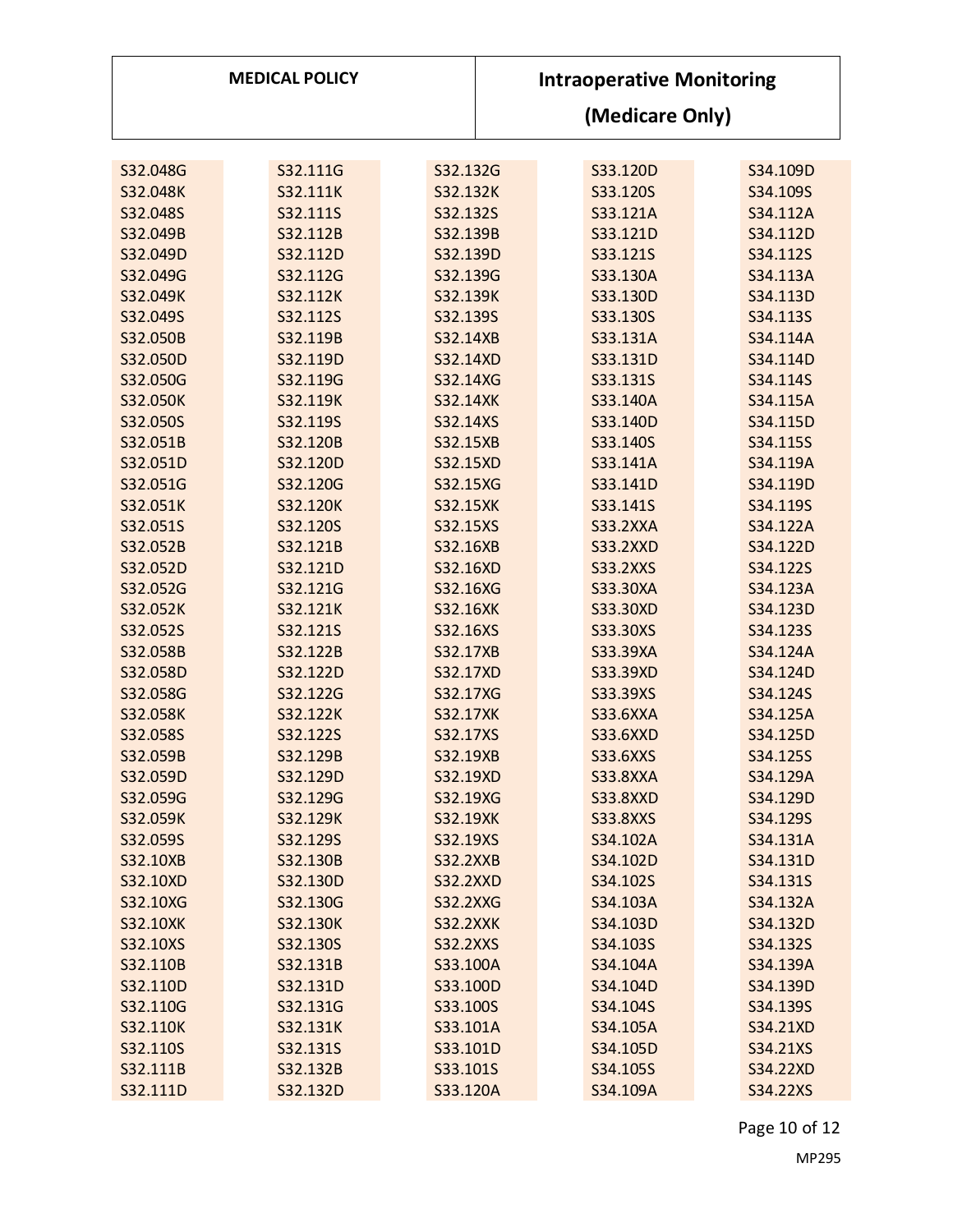| <b>MEDICAL POLICY</b> |          |          | <b>Intraoperative Monitoring</b><br>(Medicare Only) |                 |  |                 |
|-----------------------|----------|----------|-----------------------------------------------------|-----------------|--|-----------------|
|                       |          |          |                                                     |                 |  |                 |
| <b>S34.3XXA</b>       | M48.13   | M54.03   |                                                     | S12.330D        |  | <b>S13.4XXS</b> |
| <b>S34.3XXD</b>       | M48.21   | M54.11   |                                                     | S12.331D        |  | <b>S13.8XXA</b> |
| <b>S34.3XXS</b>       | M48.22   | M54.13   |                                                     | S12.34XD        |  | <b>S13.8XXD</b> |
| <b>S34.4XXD</b>       | M48.23   | M54.2    |                                                     | S12.350D        |  | <b>S13.8XXS</b> |
| <b>S34.4XXS</b>       | M48.31   | M54.81   |                                                     | S12.351D        |  | <b>S13.9XXA</b> |
| G95.89                | M48.32   | M99.01   |                                                     | S12.390D        |  | <b>S13.9XXD</b> |
| G96.00                | M48.33   | M99.81   |                                                     | S12.391D        |  | <b>S13.9XXS</b> |
| G96.01                | M48.41XD | Q76.411  |                                                     | S12.400D        |  | S14.119A        |
| G96.02                | M48.42XD | Q76.412  |                                                     | S12.401D        |  | S14.119D        |
| G96.08                | M48.43XD | Q76.49   |                                                     | S12.430D        |  | S14.119S        |
| G96.09                | M48.51XD | S12.000D |                                                     | S12.431D        |  | S14.159A        |
| G96.11                | M48.52XD | S12.001D |                                                     | S12.44XD        |  | S14.159D        |
| G96.12                | M48.53XD | S12.01XD |                                                     | S12.450D        |  | S14.159S        |
| G97.41                | M49.81   | S12.02XD |                                                     | S12.451D        |  | T84.216A        |
| G97.48                | M49.82   | S12.030D |                                                     | S12.490D        |  | T84.216D        |
| G97.49                | M49.83   | S12.031D |                                                     | S12.491D        |  | T84.216S        |
| G97.61                | M50.00   | S12.040D |                                                     | S12.500D        |  | T84.226A        |
| G97.62                | M50.10   | S12.041D |                                                     | S12.501D        |  | T84.226D        |
| G97.63                | M50.11   | S12.090D |                                                     | S12.530D        |  | T84.226S        |
| G97.64                | M50.120  | S12.091D |                                                     | S12.531D        |  | T84.296A        |
| M25.78                | M50.121  | S12.100D |                                                     | S12.54XD        |  | T84.296D        |
| M42.01                | M50.13   | S12.101D |                                                     | S12.550D        |  | T84.296S        |
| M42.02                | M50.220  | S12.110D |                                                     | S12.551D        |  | T84.428A        |
| M42.03                | M50.23   | S12.111D |                                                     | S12.590D        |  | T84.428D        |
| M42.11                | M50.320  | S12.112D |                                                     | S12.591D        |  | T84.428S        |
| M42.12                | M50.321  | S12.120D |                                                     | S12.600D        |  | T84.498A        |
| M42.13                | M50.323  | S12.121D |                                                     | S12.601D        |  | T84.498D        |
| M43.01                | M50.33   | S12.130D |                                                     | S12.630D        |  | T84.498S        |
| M43.02                | M50.80   | S12.131D |                                                     | S12.631D        |  | T84.85XA        |
| M43.03                | M50.81   | S12.14XD |                                                     | S12.64XD        |  | T84.85XD        |
| M43.3                 | M50.820  | S12.150D |                                                     | S12.650D        |  | T84.85XS        |
| M43.4                 | M50.822  | S12.151D |                                                     | S12.651D        |  | T84.89XA        |
| M45.1                 | M50.83   | S12.190D |                                                     | S12.690D        |  | T84.89XD        |
| M45.2                 | M50.90   | S12.191D |                                                     | S12.691D        |  | T84.89XS        |
| M45.3                 | M50.91   | S12.200D |                                                     | <b>S13.0XXA</b> |  | T85.698A        |
| M47.029               | M50.920  | S12.201D |                                                     | <b>S13.0XXD</b> |  | T85.698D        |
| M47.21                | M50.922  | S12.230D |                                                     | <b>S13.0XXS</b> |  | T85.698S        |
| M47.23                | M50.923  | S12.231D |                                                     | S13.100A        |  | T85.898A        |
| M47.813               | M50.93   | S12.24XD |                                                     | S13.100D        |  | T85.898D        |
| M47.891               | M53.1    | S12.250D |                                                     | S13.100S        |  | T85.898S        |
| M47.892               | M53.81   | S12.251D |                                                     | S13.101A        |  | Z47.2           |
| M47.893               | M53.82   | S12.290D |                                                     | S13.101D        |  | Z48.811         |
| M48.01                | M53.83   | S12.291D |                                                     | S13.101S        |  |                 |
| M48.11                | M54.01   | S12.300D |                                                     | <b>S13.4XXA</b> |  |                 |
| M48.12                | M54.02   | S12.301D |                                                     | <b>S13.4XXD</b> |  |                 |